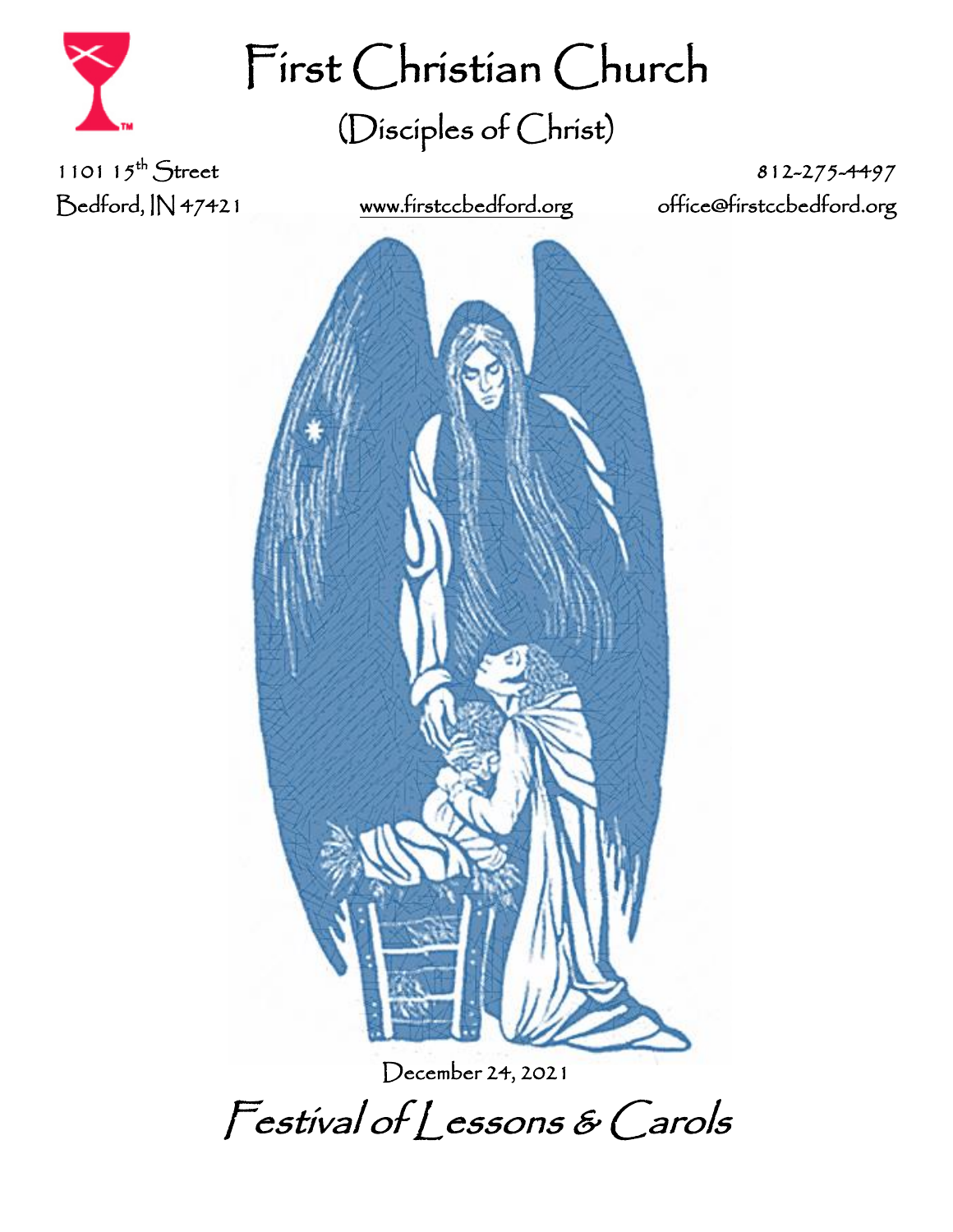### **Festival of Lessons & Carols 11:00 pm**

## **Order of Service**

**- - - - - - -**

**The Prelude** "Poeme' Mystique"

"Bring a Torch, Jeannette Isabella"

"Carol Suite"

"Infant Holy, Infant Lowly"

"Manger Carol"

**- - - - - - -**

# *The Service*

**The Lighting of the Christ Candle** Maxwell Lewis Family

**The Statement of Purpose** Rev. Eric Brotheridge

**Doxology**

Leader: Beloved in Christ, with delight we prepare ourselves

- **ALL: to hear again the message of the angels, and go in heart and mind to Bethlehem to see Mary and Joseph with Jesus in a manger.**
- Leader: Let us listen to the story of God's loving purpose
	- **ALL: which traces God's saving acts from the beginning of creation to the liberation of God's people from bondage down to the glorious redemption brought to all by this Holy Child.**

Leader: And let us make these hallowed walls reverberate

**ALL: with the glad tidings of great joy which is to all the people!**

| "Joy to the World!" vs. $1 < 4$ | #143                  |
|---------------------------------|-----------------------|
|                                 | Rev. Eric Brotheridge |
|                                 |                       |
|                                 |                       |

**\*Please stand**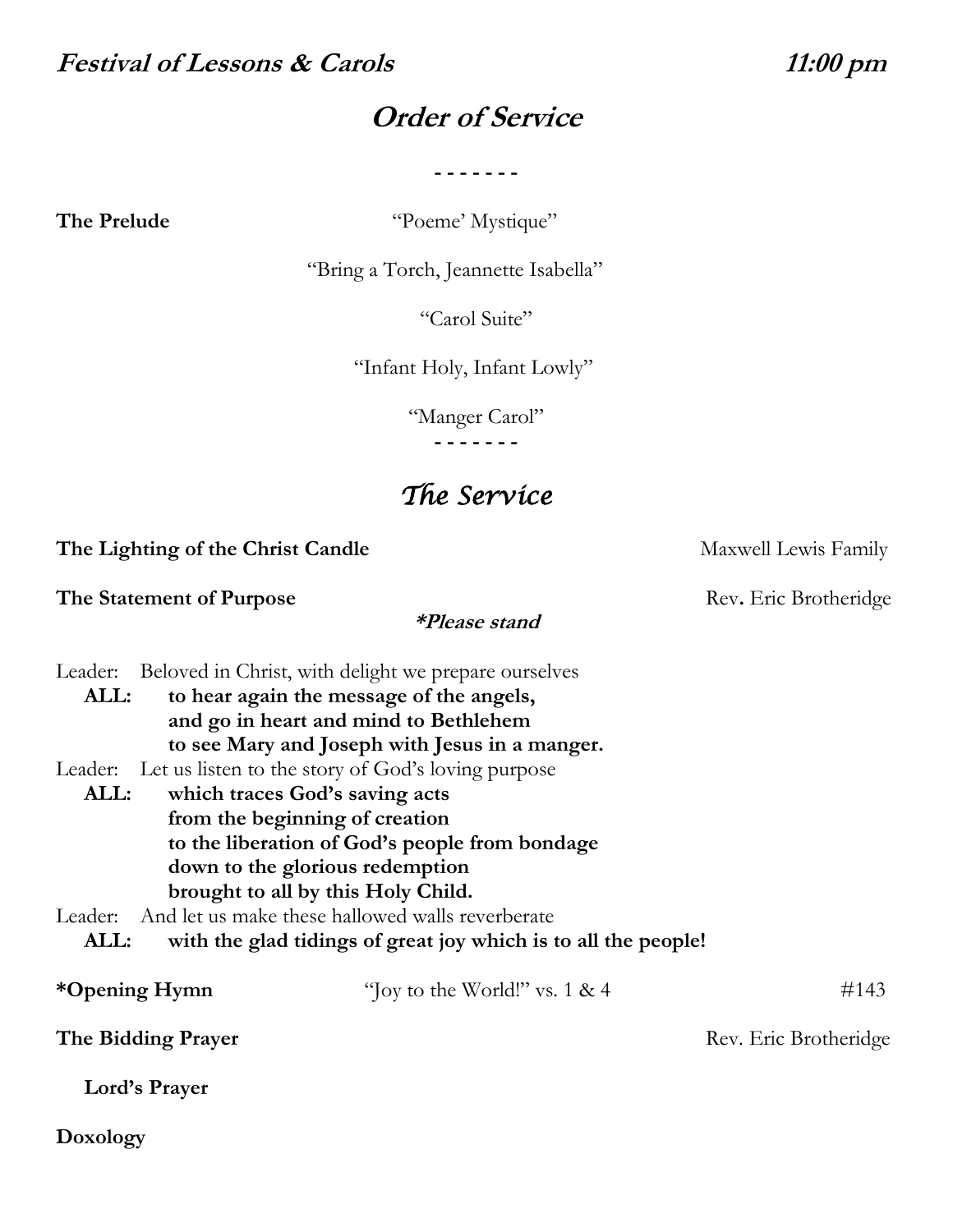# *The Nine Lessons & Carols*

| <b>First Lesson:</b>   | Genesis 2:1-4                                           | Rev. Eric Brotheridge     |
|------------------------|---------------------------------------------------------|---------------------------|
|                        | "Holly and the Ivy"<br>Atalie Klumpp - Clarinet         |                           |
| <b>Second Lesson:</b>  | Exodus 15:20-21                                         | Elder Ashlyn Reynolds     |
|                        | "Angels We Have Heard on High"<br>Jim Kirkman - Trumpet |                           |
| <b>Third Lesson:</b>   | Isaiah 11:1-6                                           | Elder Jackie Robbins      |
|                        | "Still, Still, Still"<br>Ginny Jones – Violin           |                           |
| <b>Fourth Lesson:</b>  | Micah 6:8                                               | Elder Jack Maxwell        |
|                        | "O Come, O Come, Emmanuel" v. 1 & 4                     | #119                      |
| <b>Fifth Lesson:</b>   | Luke 1:26-35, 38                                        | Elder Gary Ochs           |
|                        | "O Little Town of Bethlehem" v. 1                       | #144                      |
| <b>Sixth Lesson:</b>   | Matthew 1:18-21                                         | Elder Leona Russell       |
|                        | "What Child Is This"<br>Drew Bailey - Oboe              |                           |
| <b>Seventh Lesson:</b> | Luke 2:8-20                                             | Elder Christie Maxwell    |
|                        | "Mary, Did You Know?"<br>Ginny Jones- Violin            |                           |
| <b>Eighth Lesson:</b>  | Mark 8:31-37                                            | Elder Susan Maxwell Lewis |
|                        | "I Wonder as I Wander" v. 1, 2 & 3                      | #161                      |
| <b>Ninth Lesson:</b>   | John 1:1-5                                              | Elder Mitzi Flynn         |
|                        | "O Come, All Ye Faithful" All verses                    | #148                      |